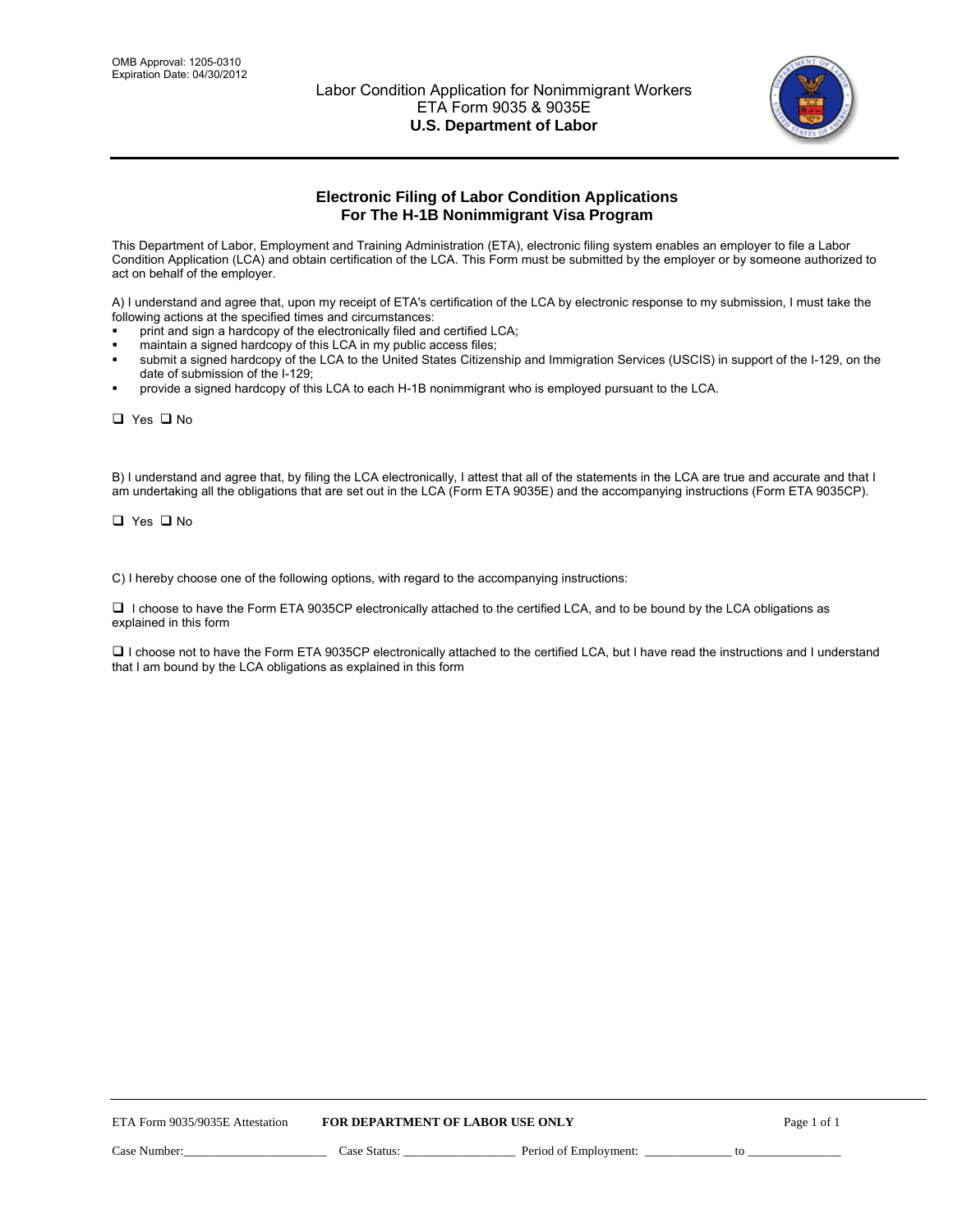# Labor Condition Application for Nonimmigrant Workers ETA Form 9035 & 9035E **U.S. Department of Labor**



*Please read and review the filing instructions carefully before completing the ETA Form 9035 or 9035E. A copy of the instructions can be found at http://www.foreignlaborcert.doleta.gov/. In accordance with Federal Regulations at 20 CFR 655.730(b), incomplete or obviously inaccurate Labor Condition Applications (LCAs) will not be certified by the Department of Labor. If the employer has received permission from the Administrator of the Office of Foreign Labor Certification to submit this form non-electronically, ALL required fields/items containing an asterisk ( \* ) must be completed as well as any fields/items where a response is conditional as indicated by the section ( § ) symbol.* 

## **A. Employment-Based Nonimmigrant Visa Information**

1. Indicate the type of visa classification supported by this application *(Write classification symbol)*: \*

### **B. Temporary Need Information**

| 1. Job Title *                                                                                                                                                          |                                      |                                      |  |  |
|-------------------------------------------------------------------------------------------------------------------------------------------------------------------------|--------------------------------------|--------------------------------------|--|--|
| 2. SOC (ONET/OES) code *                                                                                                                                                | 3. SOC (ONET/OES) occupation title * |                                      |  |  |
| 4. Is this a full-time position? *                                                                                                                                      |                                      | <b>Period of Intended Employment</b> |  |  |
| $\Box$ Yes<br>$\square$ No                                                                                                                                              | 5. Begin Date *<br>(mm/dd/yyyy)      | 6. End Date *<br>(mm/dd/yyyy)        |  |  |
| 7. Worker positions needed/basis for the visa classification supported by this application                                                                              |                                      |                                      |  |  |
| Total Worker Positions Being Requested for Certification *                                                                                                              |                                      |                                      |  |  |
| Basis for the visa classification supported by this application<br>(indicate the total workers in each applicable category based on the total workers identified above) |                                      |                                      |  |  |
| a. New employment *<br>d. New concurrent employment *                                                                                                                   |                                      |                                      |  |  |
| b. Continuation of previously approved employment *<br>without change with the same employer                                                                            |                                      | e. Change in employer *              |  |  |
| c. Change in previously approved employment *                                                                                                                           |                                      | f. Amended petition *                |  |  |

### **C. Employer Information**

| 1. Legal business name *                                     |                                              |                  |
|--------------------------------------------------------------|----------------------------------------------|------------------|
| 2. Trade name/Doing Business As (DBA), if applicable         |                                              |                  |
| 3. Address 1 *                                               |                                              |                  |
| 4. Address 2                                                 |                                              |                  |
| 5. City $*$                                                  | 6. State *                                   | 7. Postal code * |
| 8. Country *                                                 | 9. Province                                  |                  |
| 10. Telephone number *                                       | 11. Extension                                |                  |
| 12. Federal Employer Identification Number (FEIN from IRS) * | 13. NAICS code (must be at least 4-digits) * |                  |

#### ETA Form 9035/9035E **FOR DEPARTMENT OF LABOR USE ONLY**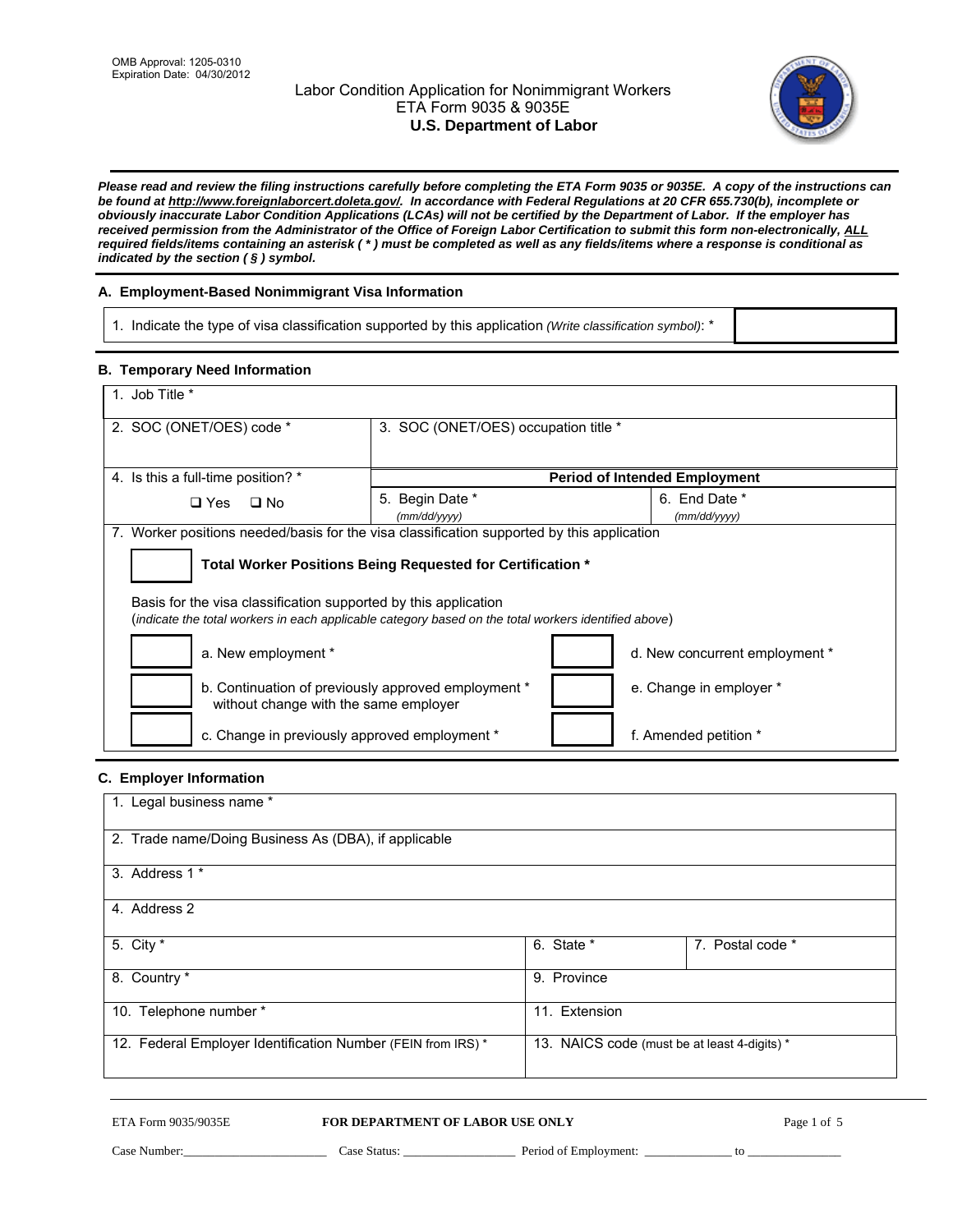

## **D. Employer Point of Contact Information**

**Important Note**: The information contained in this Section must be that of an employee of the employer who is authorized to act on behalf of the employer in labor certification matters. The information in this Section must be different from the agent or attorney information listed in Section E, unless the attorney is an employee of the employer.

| 1. Contact's last (family) name * | 2. First (given) name * |                    | 3. Middle name(s) * |
|-----------------------------------|-------------------------|--------------------|---------------------|
| 4. Contact's job title *          |                         |                    |                     |
| 5. Address 1 *                    |                         |                    |                     |
| 6. Address 2                      |                         |                    |                     |
| 7. City *                         |                         | 8. State *         | 9. Postal code *    |
| 10. Country *                     |                         | 11. Province       |                     |
| 12. Telephone number *            | 13. Extension           | 14. E-Mail address |                     |

## **E. Attorney or Agent Information (If applicable)**

| 1. Is the employer represented by an attorney or agent in the filing of this application? *<br>If "Yes", complete the remainder of Section E below. |                               |                  |                                                                                          | $\square$ Yes | $\square$ No              |  |
|-----------------------------------------------------------------------------------------------------------------------------------------------------|-------------------------------|------------------|------------------------------------------------------------------------------------------|---------------|---------------------------|--|
| 2. Attorney or Agent's last (family) name §                                                                                                         | 3. First (given) name $\zeta$ |                  |                                                                                          |               | 4. Middle name(s) $\zeta$ |  |
|                                                                                                                                                     |                               |                  |                                                                                          |               |                           |  |
| 5. Address $1 \, \text{s}$                                                                                                                          |                               |                  |                                                                                          |               |                           |  |
| 6. Address 2                                                                                                                                        |                               |                  |                                                                                          |               |                           |  |
| 7. City $\sqrt{s}$                                                                                                                                  |                               | 8. State $\zeta$ |                                                                                          |               | 9. Postal code $\zeta$    |  |
| 10. Country $\zeta$                                                                                                                                 |                               | 11. Province     |                                                                                          |               |                           |  |
| 12. Telephone number §                                                                                                                              | 13. Extension                 |                  | 14. E-Mail address                                                                       |               |                           |  |
| 15. Law firm/Business name §                                                                                                                        |                               |                  | 16. Law firm/Business FEIN §                                                             |               |                           |  |
| 17. State Bar number (only if attorney) §                                                                                                           |                               |                  | 18. State of highest court where attorney is in good<br>standing (only if attorney) $\S$ |               |                           |  |
| 19. Name of the highest court where attorney is in good standing (only if attorney) $\zeta$                                                         |                               |                  |                                                                                          |               |                           |  |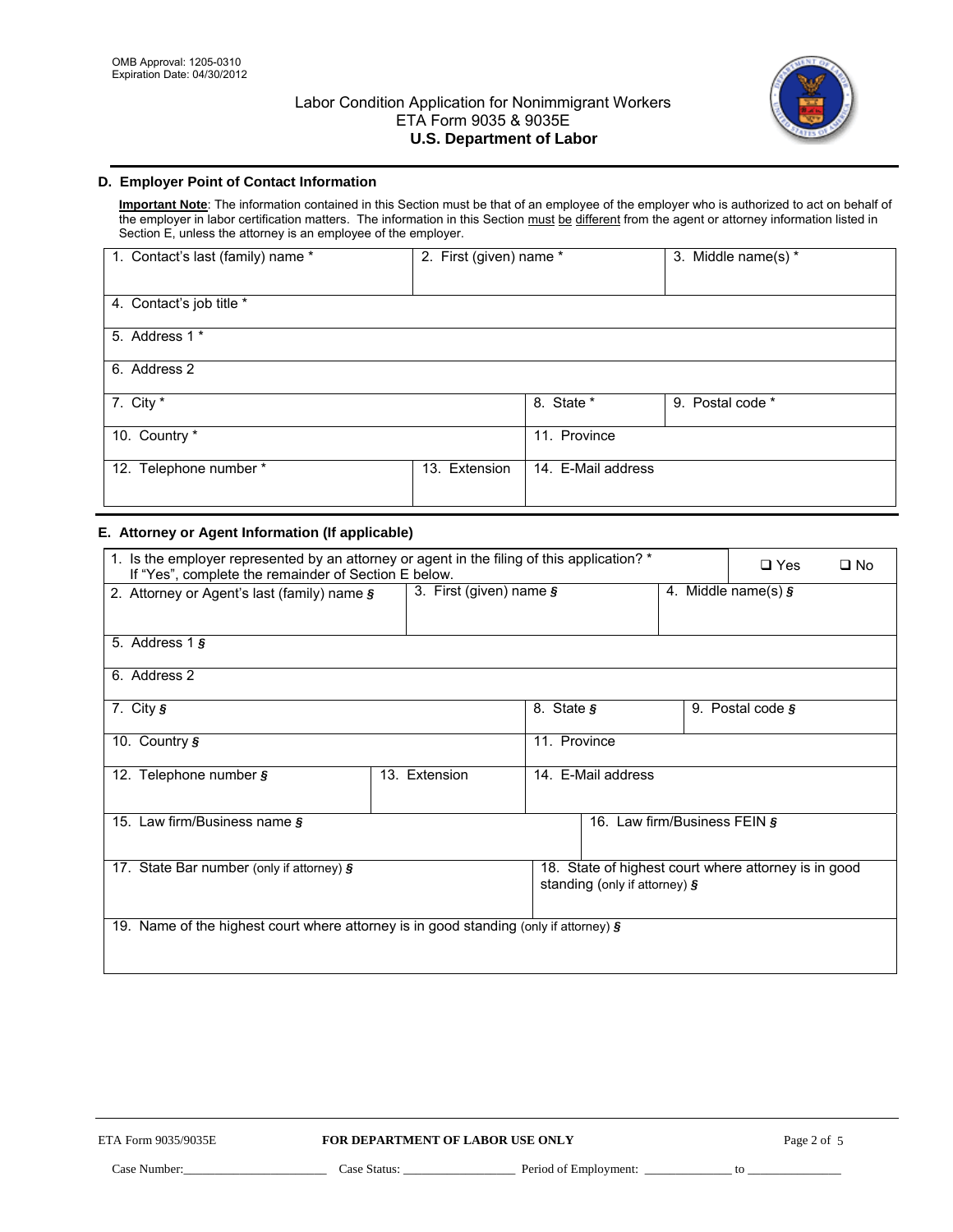## Labor Condition Application for Nonimmigrant Workers ETA Form 9035 & 9035E **U.S. Department of Labor**



### **F. Rate of Pay**

| 1. Wage Rate (Required)  | 2. Per: (Choose only one) * |                            |        |
|--------------------------|-----------------------------|----------------------------|--------|
| From: \$<br>∗<br>To: $$$ | $\Box$ Hour                 | □ Week □ Bi-Weekly □ Month | □ Year |

#### **G. Employment and Prevailing Wage Information**

**Important Note**: It is important for the employer to define the place of intended employment with as much geographic specificity as possible The place of employment address listed below must be a physical location and cannot be a P.O. Box. The employer may use this section to identify up to three (3) physical locations and corresponding prevailing wages covering each location where work will be performed and the electronic system will accept up to 3 physical locations and prevailing wage information. If the employer has received approval from the Department of Labor to submit this form non-electronically and the work is expected to be performed in more than one location, an attachment must be submitted in order to complete this section.

#### *a. Place of Employment 1*

| 1. Address 1 *                                                                               |                                                                                     |
|----------------------------------------------------------------------------------------------|-------------------------------------------------------------------------------------|
| 2. Address 2                                                                                 |                                                                                     |
| 3. City $*$                                                                                  | 4. County *                                                                         |
| 5. State/District/Territory *                                                                | 6. Postal code *                                                                    |
| Prevailing Wage Information (corresponding to the place of employment location listed above) |                                                                                     |
| 7. Agency which issued prevailing wage §                                                     | 7a. Prevailing wage tracking number (if applicable) §                               |
| 8. Wage level *<br>$\Box$ $\parallel$<br>$\square$ $\square$<br>$\Box$<br>$\Box$ IV          | $\Box$ N/A                                                                          |
| 9. Prevailing wage *<br>10. Per: (Choose only one) *<br>S<br>$\Box$ Hour                     | $\Box$ Week<br>$\Box$ Bi-Weekly<br>$\Box$ Month<br>$\Box$ Year                      |
| 11. Prevailing wage source (Choose only one) *                                               |                                                                                     |
| <b>CBA</b><br><b>OES</b><br>□<br>$\Box$<br>◻                                                 | DBA<br><b>SCA</b><br>Other<br>$\Box$<br>□                                           |
| 11a. Year source published *<br>specify source §                                             | 11b. If "OES", and SWA/NPC did not issue prevailing wage OR "Other" in question 11, |

#### **H. Employer Labor Condition Statements**

! *Important Note:* In order for your application to be processed, you MUST read Section H of the Labor Condition Application – General Instructions Form ETA 9035CP under the heading "Employer Labor Condition Statements" and agree to all four (4) labor condition statements summarized below:

- (1) **Wages:** Pay nonimmigrants at least the local prevailing wage or the employer's actual wage, whichever is higher, and pay for nonproductive time. Offer nonimmigrants benefits on the same basis as offered to U.S. workers.
- (2) **Working Conditions:** Provide working conditions for nonimmigrants which will not adversely affect the working conditions of workers similarly employed.
- (3) **Strike, Lockout, or Work Stoppage:** There is no strike, lockout, or work stoppage in the named occupation at the place of employment.
- (4) **Notice:** Notice to union or to workers has been or will be provided in the named occupation at the place of employment. A copy of this form will be provided to each nonimmigrant worker employed pursuant to the application.

| 1. I have read and agree to Labor Condition Statements 1, 2, 3, and 4 above and as fully explained in Section H | $\neg$ Yes $\Box$ | ר ⊡ No |
|-----------------------------------------------------------------------------------------------------------------|-------------------|--------|
| of the Labor Condition Application – General Instructions – Form ETA 9035CP. *                                  |                   |        |

| $\mathbf{D} \sim \mathbf{D}$ |  |  |
|------------------------------|--|--|

#### **ETA Form 9035/9035E <b>FOR DEPARTMENT OF LABOR USE ONLY**

Case Number:\_\_\_\_\_\_\_\_\_\_\_\_\_\_\_\_\_\_\_\_\_\_\_ Case Status: \_\_\_\_\_\_\_\_\_\_\_\_\_\_\_\_\_\_ Period of Employment: \_\_\_\_\_\_\_\_\_\_\_\_\_\_ to \_\_\_\_\_\_\_\_\_\_\_\_\_\_\_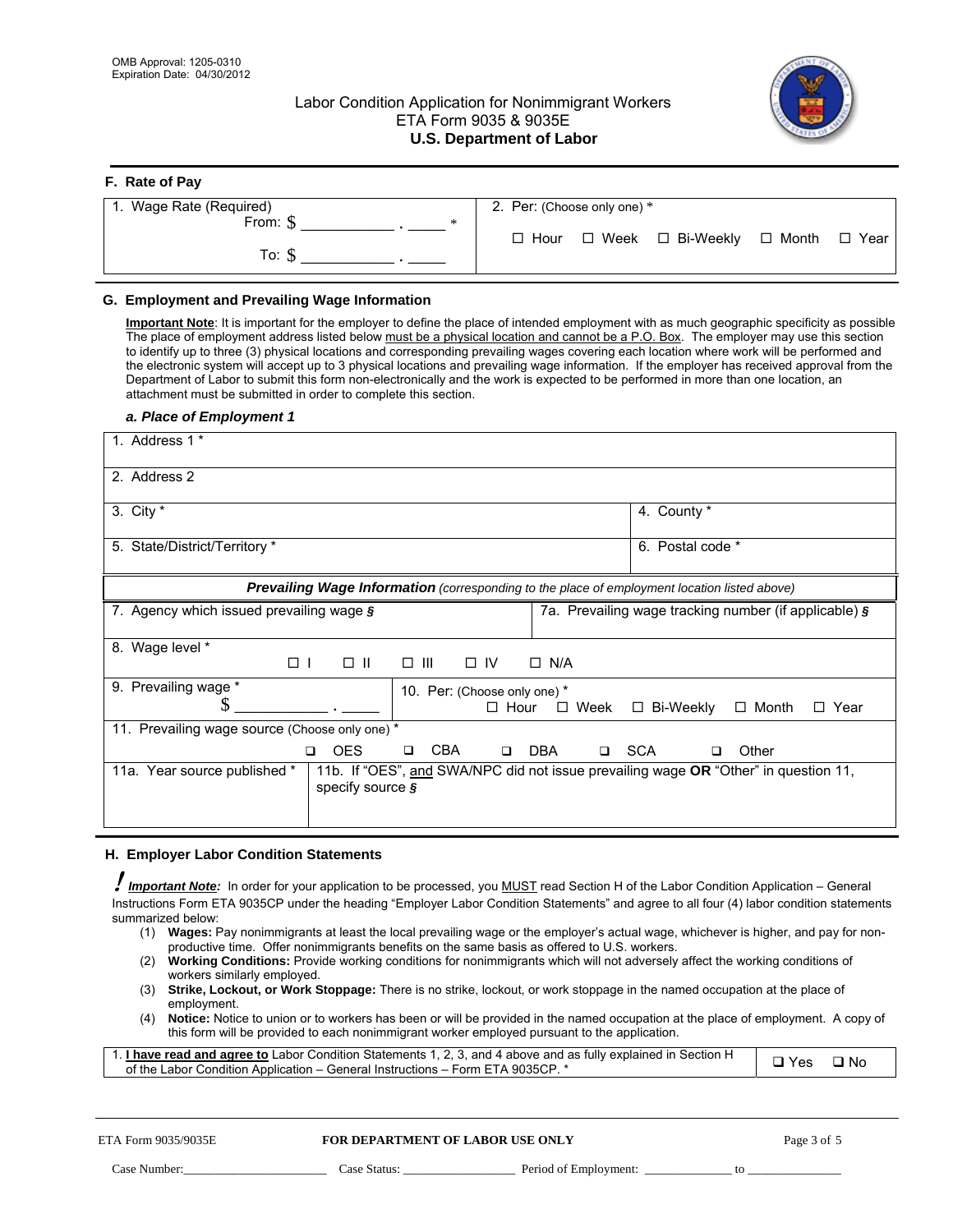

## **I. Additional Employer Labor Condition Statements – H-1B Employers ONLY**

!**Important Note***:* In order for your H-1B application to be processed, you MUST read Section I – Subsection 1 of the Labor Condition Application – General Instructions Form ETA 9035CP under the heading "Additional Employer Labor Condition Statements" and answer the questions below.

#### *a. Subsection 1*

| 1. Is the employer H-1B dependent? $\S$                                                                                                                                                                                                 | □ Yes □ No                      |  |
|-----------------------------------------------------------------------------------------------------------------------------------------------------------------------------------------------------------------------------------------|---------------------------------|--|
| 2. Is the employer a willful violator? $\frac{1}{2}$                                                                                                                                                                                    | □ Yes □ No                      |  |
| 3. If "Yes" is marked in questions I.1 and/or I.2, you must answer "Yes" or "No" regarding whether the<br>employer will use this application ONLY to support H-1B petitions or extensions of status for exempt H-1B<br>nonimmigrants? § | $\Box$ Yes $\Box$ No $\Box$ N/A |  |

**If you marked "Yes" to questions I.1 and/or I.2 and "No" to question I.3, you MUST read Section I – Subsection 2 of the Labor Condition Application – General Instructions Form ETA 9035CP under the heading "Additional Employer Labor Condition Statements" and indicate your agreement to all three (3) additional statements summarized below.** 

#### *b. Subsection 2*

- A. **Displacement:** Non-displacement of the U.S. workers in the employer's workforce
- B. **Secondary Displacement:** Non-displacement of U.S. workers in another employer's workforce; and
- C. **Recruitment and Hiring:** Recruitment of U.S. workers and hiring of U.S. workers applicant(s) who are equally or better qualified than the H-1B nonimmigrant(s).

| 4. I have read and agree to Additional Employer Labor Condition Statements A, B, and C above and as fully                  |      |
|----------------------------------------------------------------------------------------------------------------------------|------|
| explained in Section I – Subsections 1 and 2 of the Labor Condition Application – General Instructions Form ETA $\Box$ Yes | ⊡ No |
| 9035CP. $\delta$                                                                                                           |      |

### **J. Public Disclosure Information**

!**Important Note***:* You must select from the options listed in this Section.

| Public disclosure information will be kept at: * | $\Box$ Employer's principal place of business<br>$\Box$ Place of employment |
|--------------------------------------------------|-----------------------------------------------------------------------------|
|--------------------------------------------------|-----------------------------------------------------------------------------|

#### **K. Declaration of Employer**

*By signing this form, I, on behalf of the employer, attest that the information and labor condition statements provided are true and accurate; that I have read sections H and I of the Labor Condition Application – General Instructions Form ETA 9035CP, and that I agree to comply with the Labor Condition Statements as set forth in the Labor Condition Application – General Instructions Form ETA 9035CP and with the Department of Labor regulations (20 CFR part 655, Subparts H and I). I agree to make this application, supporting documentation, and other records available to officials of the Department of Labor upon request during any investigation under the Immigration and Nationality Act. Making fraudulent representations on this Form can lead to civil or criminal action under 18 U.S.C. 1001, 18 U.S.C. 1546, or other provisions of law.* 

| 1. Last (family) name of hiring or designated official * | 2. First (given) name of hiring or designated official * 3. Middle initial * |  |
|----------------------------------------------------------|------------------------------------------------------------------------------|--|
| 4. Hiring or designated official title *                 |                                                                              |  |
| 5. Signature *                                           | 6. Date signed *                                                             |  |